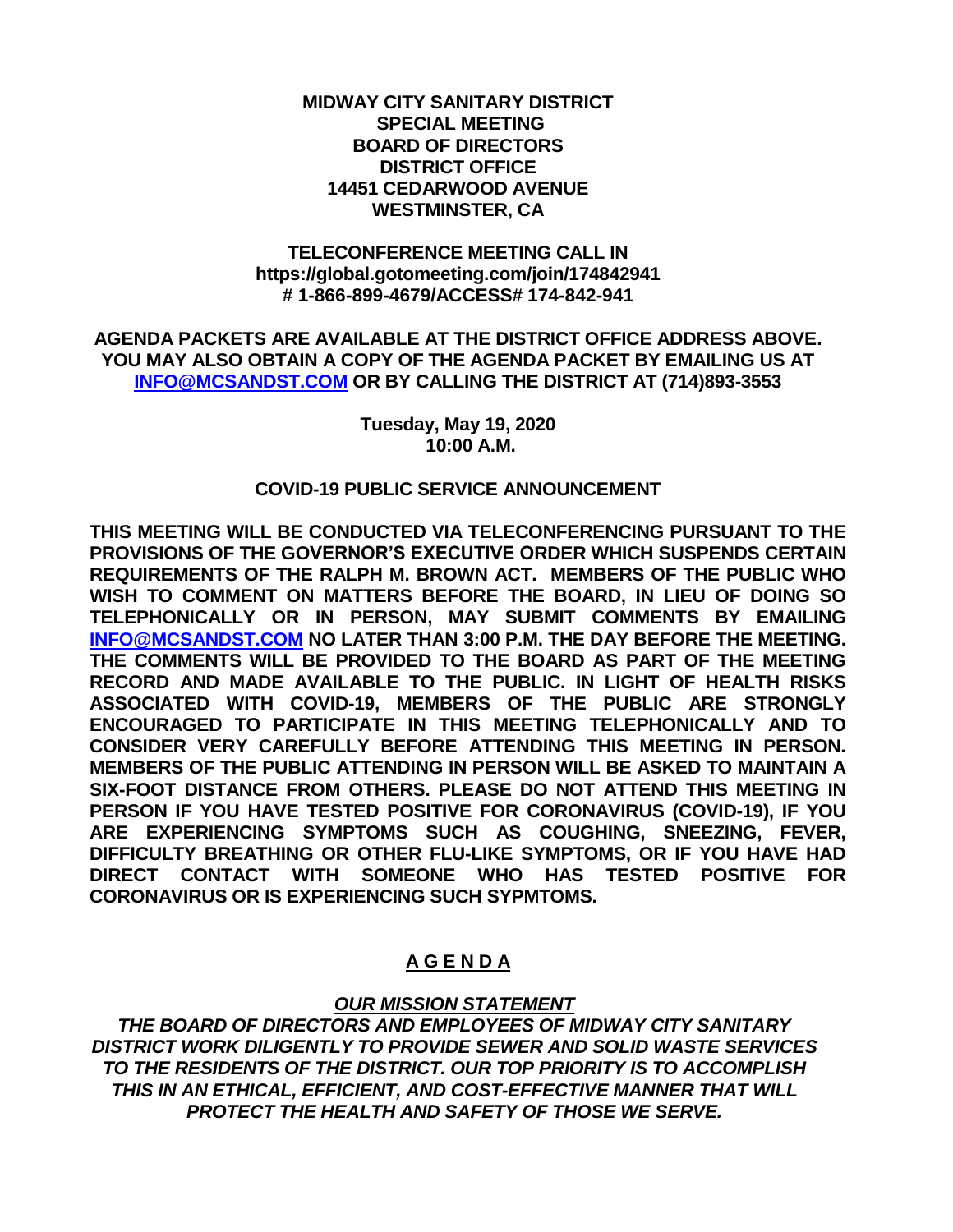In accordance with the requirements of California Government Code Section 54954.2, this Agenda is posted not less than 72 hours prior to the meeting date and time above. All written materials relating to each agenda item are available for public inspection in the office of the Board Secretary.

In the event any matter not listed on this agenda is proposed to be submitted to the Board for discussion and/or action, it will be done in compliance with Section 54954.2, or as set forth on a Supplemental Agenda posted not less than 72 hours prior to the meeting.

Please Note: The District complies with the provisions of the Americans with Disabilities Act (ADA). Anyone needing special assistance please contact the District's Secretary at (714) 893-3553, at least one business day prior to the meeting so that we may accommodate you.

## **1. CALL TO ORDER/PLEDGE OF ALLEGIANCE AND INVOCATION**

**2. ROLL CALL**

## **3. PUBLIC COMMENTS:**

All persons wishing to address the Board on specific Agenda items or matters of general interest should do so at this time. As determined by the President, speakers may be deferred until the specific item is taken for discussion and remarks may be limited to three (3) minutes.

## **4. APPROVAL OF THE MINUTES OF THE SPECIAL MEETING OF MAY 5, 2020** *(Roll Call Vote)*

## **5. APPROVAL OF EXPENDITURES**

A. Approval of Demands in the Amount of \$ 331,988.19 *(Roll Call Vote)*

## **6. REPORTS**

The President, General Manager, General Counsel and other staff present verbal reports on miscellaneous matters of general interest to the Directors. These reports are for information only and require no action by the Directors.

- A. Report of President
- B. Report of General Manager
- C. Report from Orange County Sanitation District (OCSD) Meeting on May 13, 2020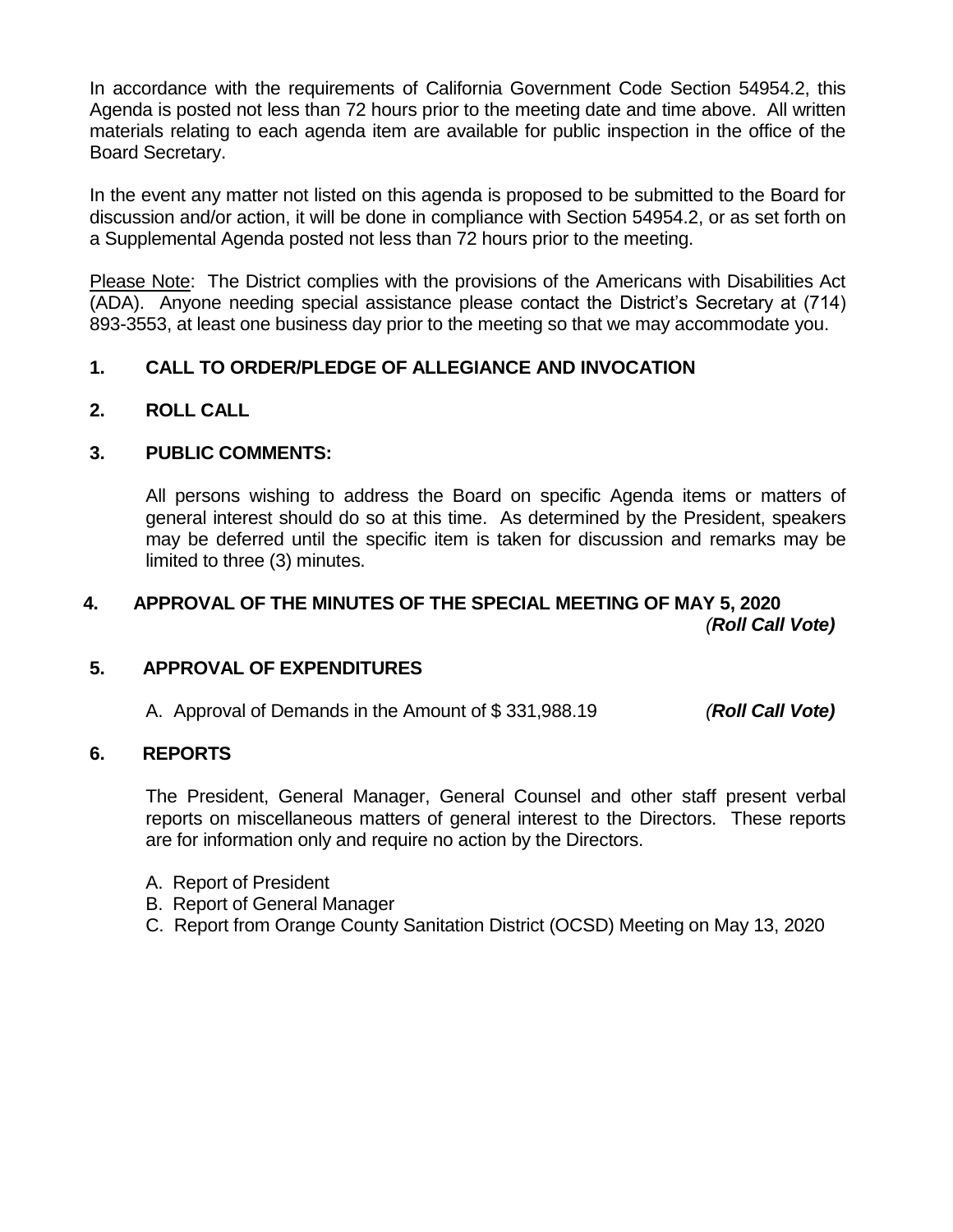## **7. CONSENT CALENDAR** *(Roll Call Vote)*

All matters listed on the Consent Calendar are considered routine and will be acted upon at the same time unless separate discussion and/or action is requested by a Board Member, the public, or staff.

A. Approve and file the Treasurer's Investment Report for April 2020

B. Approve the April 2020 Financial Reports and Budget Review for the Period of July 1, 2019 through April 30, 2020

C. Approve Fiscal Year 2019-2020 Budget Adjustments No. 2

## **8. OLD BUSINESS**

None

## **9. NEW BUSINESS**

## A. RESOLUTION NO. 2020-08 *(Roll Call Vote)*

A RESOLUTION NO. 2020-08 OF THE BOARD OF DIRECTORS OF THE MIDWAY CITY SANITARY DISTRICT OF ORANGE COUNTY, CALIFORNIA, ESTABLISHING THE APPROPRIATIONS LIMIT FOR THE FISCAL YEAR 2020-2021 FOR THE DISTRICT IN ACCORDANCE WITH THE PROVISIONS OF DIVISION 9 OF TITLE 1 OF THE CALIFORNIA GOVERNMENT CODE

B. RESOLUTION NO. 2020-09 *(Roll Call Vote)*

PUBLIC HEARING AND ADOPTION OF RESOLUTION NO. 2020-09 OF THE BOARD OF DIRECTORS OF THE MIDWAY CITY SANITARY DISTRICT OF ORANGE COUNTY, CALIFORNIA, APPROVING A REPORT ON SANITATION AND SEWER USER FEES AND DIRECTING THE COUNTY AUDITOR TO ADD SUCH USER CHARGES TO THE JULY 1, 2020 THROUGH JUNE 30, 2021 SECURED TAX ROLL PURSUANT TO ORDINANCE NO. 64 AND ORDINANCE NO. 67

C. RESOLUTION NO. 2020-10 *(Roll Call Vote)*

PUBLIC HEARING AND ADOPTION OF RESOLUTION NO. 2020-10 OF THE BOARD OF DIRECTORS OF THE MIDWAY CITY SANITARY DISTRICT OF ORANGE COUNTY, CALIFORNIA, APPROVING A REPORT ON SANITATION AND SEWER USER FEES PURSUANT TO SPECIAL USAGE PERMIT AGREEMENT AND COVENANT DOCUMENTS AND DIRECTING THE COUNTY AUDITOR TO ADD SUCH USAGE FEES TO THE JULY 1, 2020 THROUGH JUNE 30, 2021 SECURED TAX ROLL PURSUANT TO ORDINANCE NO. 26 AND ORDINANCE NO. 67